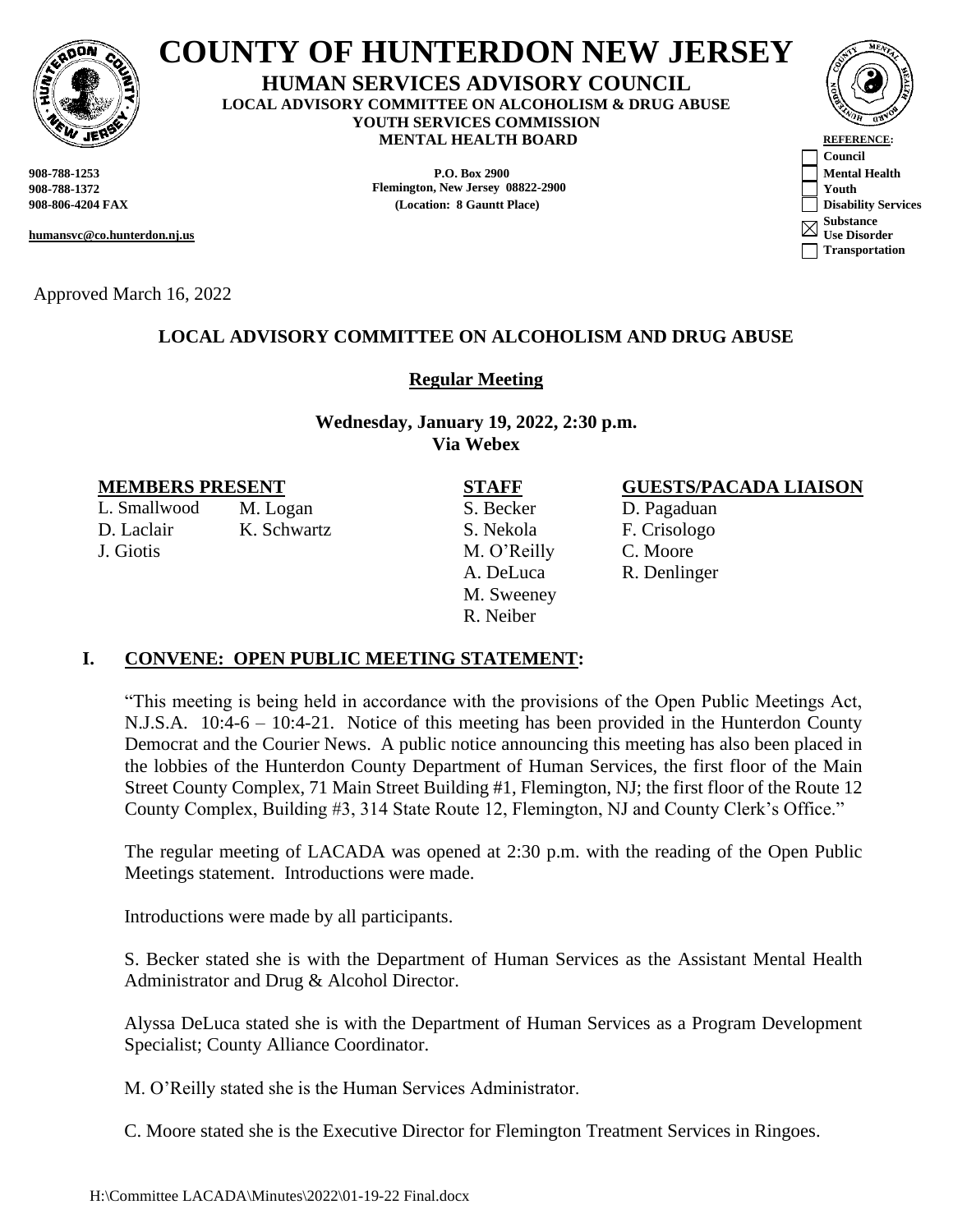J. Giotis stated he is an educator.

R. Neiber stated he is with the Hunterdon County Prosecutor's Office.

D. Laclair stated she is a Case Manager for the Hunterdon County STAR Program; the Support Team for Addiction Recovery.

D. Pagaduan stated he is with Pinnacle Treatment Centers at the Flemington facility.

F. Crislogo stated he is a captain with the Hunterdon County Prosecutor's Office.

K. Schwartz stated he is a part of the recovery community and supports Operation Helping Hands and is a peer recovery coach at Open Door Recovery Center.

M. Logan stated she is a Lebanon Borough resident and community member.

M. Sweeney stated he is the Executive Assistant Prosecutor in Hunterdon County. He works on the Narcotics Task Force with R. Neiber.

R. Denlinger stated she is with Prevention Resources Open Door Recovery Center.

S. Nekola stated she is with the Hunterdon County Division of Social Work Services.

## **II. MINUTES:**

R. Neiber made a motion and M. Logan seconded to approve the minutes of November 3, 2021. All were in favor. The motion passed.

### **III. REPORTS:**

**A.** County Update: M. O'Reilly conveyed that at the January 4, 2022 reorganization meeting, Commissioner Lanza was sworn in as the Commissioner Director and Commissioner Rich was sworn in as the Commissioner Director. The Commissioner liaison for Human Services will continue to be Commissioner Van Doren. Mr. Van Doren was unable to make the meeting. M. O'Reilly stated the Emergency Rental Assistance Program offered by the Department of Community Affairs stopped accepting applications effective December 15, 2021.

There are some short-term rental assistance programs are available in the County either through the Division of Social Work Services or through Family Promise of Hunterdon County. If this rental assistance program opens again, the information will certainly be shared.

The utility assistance programs offered through DCA are still in effect and still have funding. Information had been forwarded out about a mortgage assistance program that will be coming out. The application is not available on the website. As soon as this information is available, she will ensure that it will be shared with the group.

The Point In Time Count is managed by the Tri-County Continuum of Care on an annual basis. The count will take place on the evening of January 25. Social Service agencies will be interviewing clients and completing the Point In Time survey with them. The survey is similar to the one that was used last year. People who are staying in motels possibly couch surfing, people who are literally street homeless and people who may be in the warming center will be screened and assisted with completing the survey. This is a mandatory street count this year.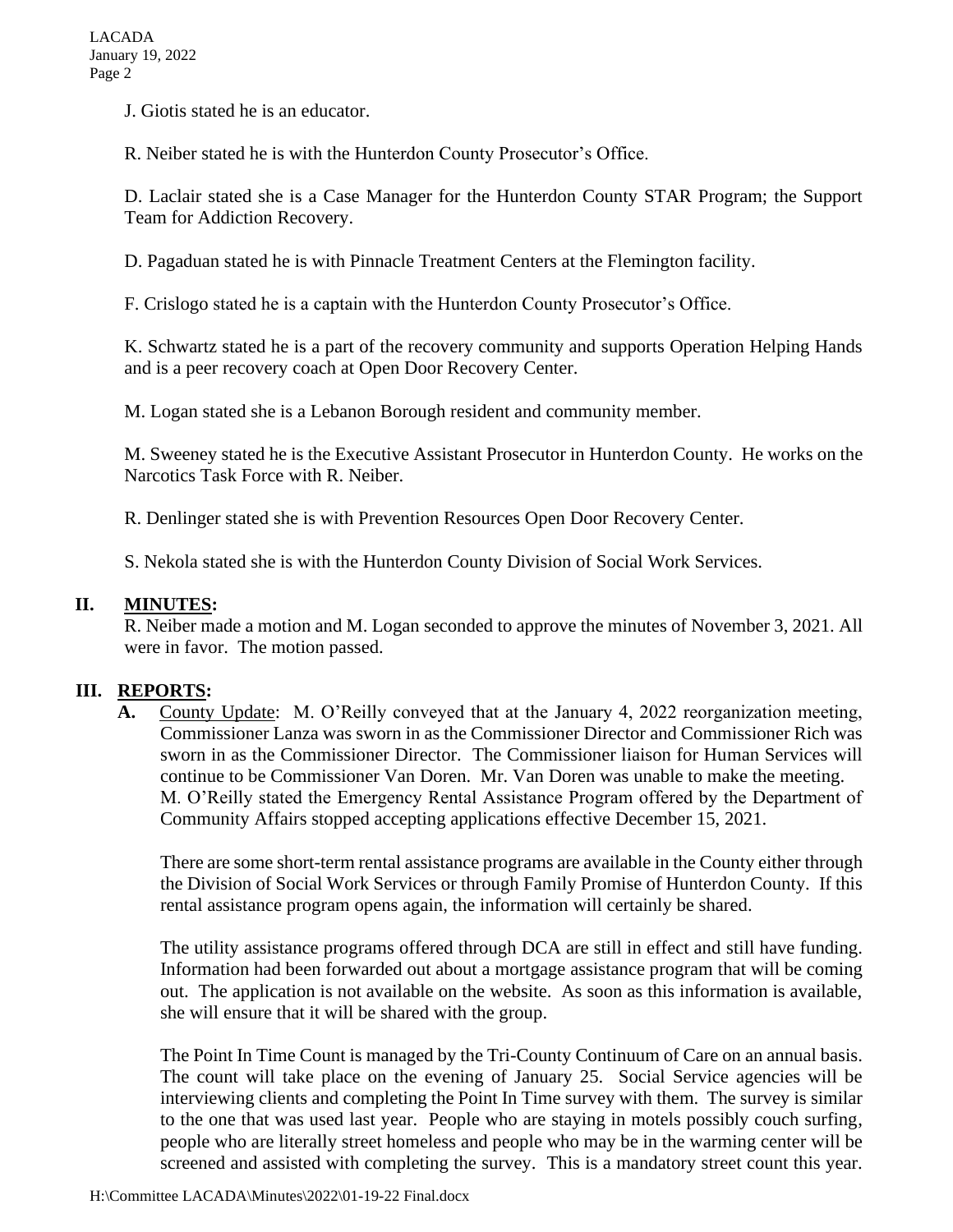This count drives a lot of the funding that the CoC receives from HUD, so performance is critical for the CoC to continue to receive that funding.

**B.** Municipal Alliance Program: A. DeLuca conveyed that so far for 2022, Voorhees Municipal Alliance, Central Hunterdon Municipal Alliance and Delaware Valley Municipal Alliance have already met. North Hunterdon Municipal Alliance will be meeting tomorrow, January 20 and South Hunterdon Municipal Alliance is scheduled to meet on Monday, January 24, 2022. Across the board, all alliances are always welcome to new members. They want to build their membership and increase the participation. Attendance at the alliance meetings has been adequate. Two alliances are sitting without coordinator and a chair. It is imperative that all of the alliances have a chairperson and a coordinator. Hard efforts to secure those two vacancies have been ongoing.

In regard to prevention programming, the alliances are going to continue with the same programs as last year. Just about every alliance had run at least one program so far except for South Hunterdon. They had not and are in the process of planning when they are going to run their programs. Central Hunterdon Municipal Alliance had already completed a majority of their programs. Delaware Valley Municipal Alliance, North Hunterdon Municipal Alliance and Voorhees Municipal Alliance have completed at least one program each. The programs have been going well and Prevention Resources, Inc. is very happy to be back in the schools in working with the students.

For the fiscal year 2023 county municipal alliance plan; the grant is moving along very nicely so far. Out of the 26 municipalities, A. DeLuca is awaiting on five forms to be returned. As part of the grant application process, the CASS committee is required to vote on the plan which had been accomplished the prior week at their January 12, 2022 meeting. She conveyed she is looking for a preliminary vote from LACADA to vote on the grant plan for the fiscal year 2023. The plan is exactly the same as what it was the last fiscal year. It's level funding. The programs will remain exactly the same, so voting will be identical to the prior year. A. DeLuca asked for a motion to preliminary vote on the grant plan for the fiscal year 2023.

M. Logan made a motion and J. Giotis seconded to preliminarily vote on the grant plan for the fiscal year 2023.

Alyssa DeLuca thanked the LACADA members for their support and vote.

- **C.** PACADA Update: S. Becker stated that PACADA will be conducting the same business as LACADA will be during the Executive Session. She conveyed she is hearing a lot of struggles in the agencies with COVID. Unfortunately, there is a lot of staffing issues. A lot of agencies are experiencing both staff and clientele are getting sick. As far as the agencies that have residential individuals, quite a lot are getting sick, both staff and clients; this is across the state. The agencies are running into issues with people being in quarantine and having enough staff to cover. A lot of the drug and alcohol agencies are having trouble keeping enough staff that are licensed. S. Becker noted that DMHAS is aware of these struggles but do not have a solution or anyone yet. She stated she would keep the committee posted.
- **D.** HSAC Update: M. O'Reilly stated she did not have an update. The council had not met since October 2021. HSAC is due to meet on January 26, 2022. She conveyed that at the October meeting, discussion about the Department of Children and Families Needs Assessment took place. The two-year Needs Assessment is coming due in 2022 but will have a six month pause.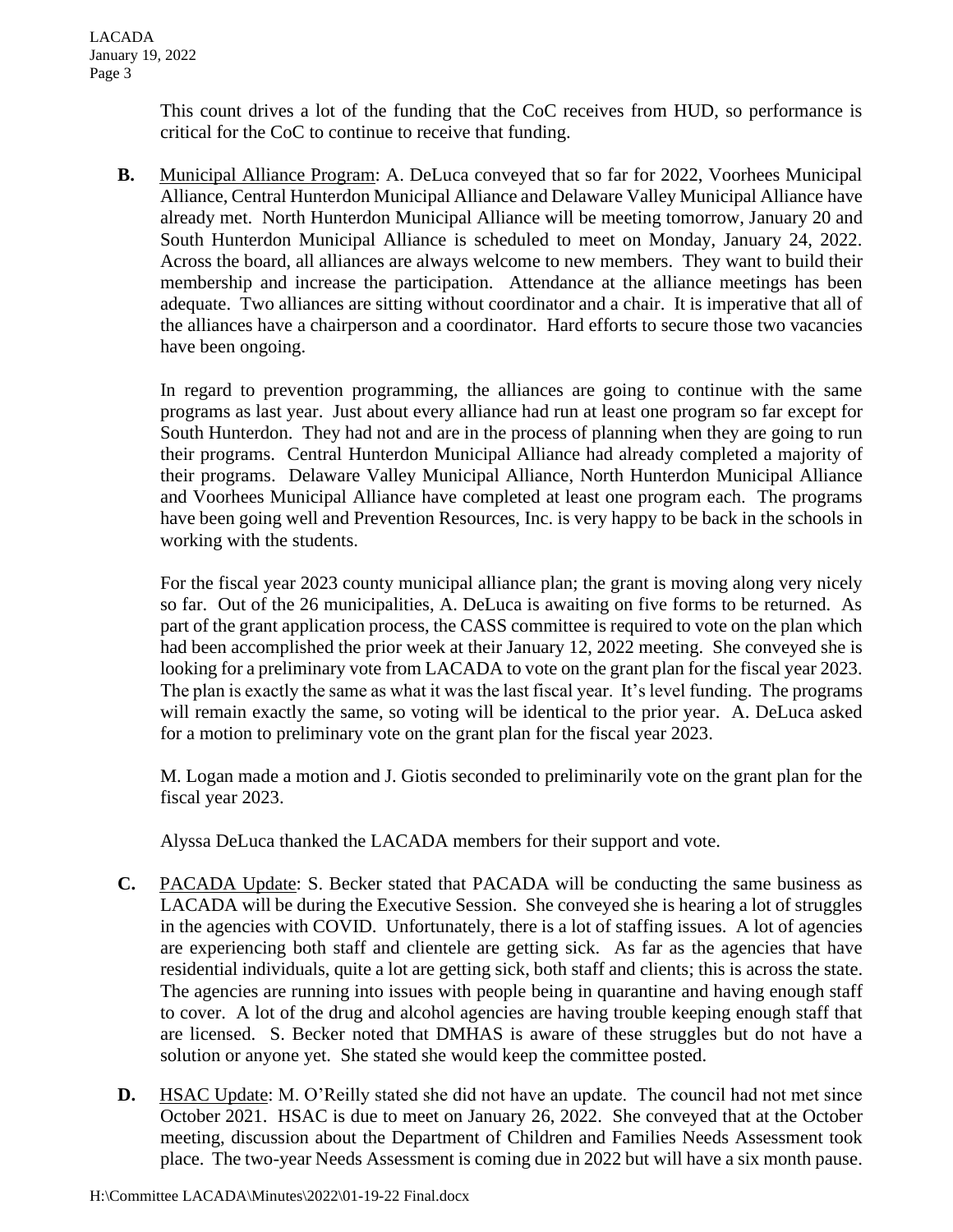S. Becker announced that New Jersey voted to change drug court to recovery court officially. This now embodies what the state is doing on working on recovery and improving life skills. This is very exciting!

Additionally, New Jersey voted to make it easier to have Harm Reduction Centers. A Harm Reduction Center can include things such as needle exchanges, information on recovery and all different practices to reduce harm. There is conversation about whether there will be safe injection sites. So far, New York is looking into this as well. S. Becker will be attending a DHMAS meeting the following week with Harm Reduction Centers on the agenda. More to follow.

# **IV. UNFINISHED BUSINESS:** No Report.

# **V. NEW BUSINESS:**

**A.** Overdose Fatality Review Team: End of Year Report – S. Becker conveyed who was on the OFRT and not all information can be disclosed due to the confidentiality of the data. She stated that an OFRT End of Year Report had been included in the LACADA Meeting Packet. She highlighted a few items. The Overdose Fatality Review Team started in 2019 and there had been seven cases so far. She noted the variety of members and participating agencies that are contributing the OFRT.

In covering the decedent case information, S. Becker highlighted the following: In 2021, the Team has reviewed 5 cases. The ages of the decedents range from 26-52, three were male, one female and one identified as female. In the review of the cases the following data has been identified: 100% (5) white, non-Hispanic 60% (3) heterosexual (others unknown) 80% (4) death ruled accidental (other unknown) 80% (4) use of heroin and fentanyl indicated 80% (4) had contact with law enforcement 20% (1) administered naloxone 20% (1) naloxone was not administered 60% (3) naloxone administration unknown 40% (2) had children 80% (4) died in a residence 20% (1) died in a public place 40% (2) had a criminal history (1 in Drug Court) 20% (1) diagnosed with PTSD 40% (2) had spent some time in a residential treatment program 5 20% (1) enrolled in medication assisted treatment 40% (2) were diagnosed with Attention Deficit Hyperactivity Disorder We did not have any reports of decedents having a mental health diagnosis (other than ADHD). We also did not have any reports of childhood trauma or social services involvement.

For identified patterns and trends, all of the cases studied, the decedents had a history of substance use disorder. However, only one was enrolled in MAT (Vivitrol). In the next-of-kin (NOK) interview the parent of this decedent shared that the decedent faced barriers to receiving Vivitrol (cost and insurance coverage).

S. Becker stated there have been some successes in getting the confidentiality process down. Before every meeting, all members must sign a confidentiality form. Every case that is covered is assigned a number, so when it is released to the general group those names are not released; they never refer the decedent by their names. They are also given the names that are to be reviewed that quarter ahead of time. All of that is password protected and various steps are taken to ensure to again, maintain that confidentiality. The names are not to be shared with anyone outside of the group and they are not to discuss with other members in the agency.

S. Becker provided some recommendations. Each case reviewed had its own unique set of challenges and issues which decedents faced during their lives and led them to opioid misuse. It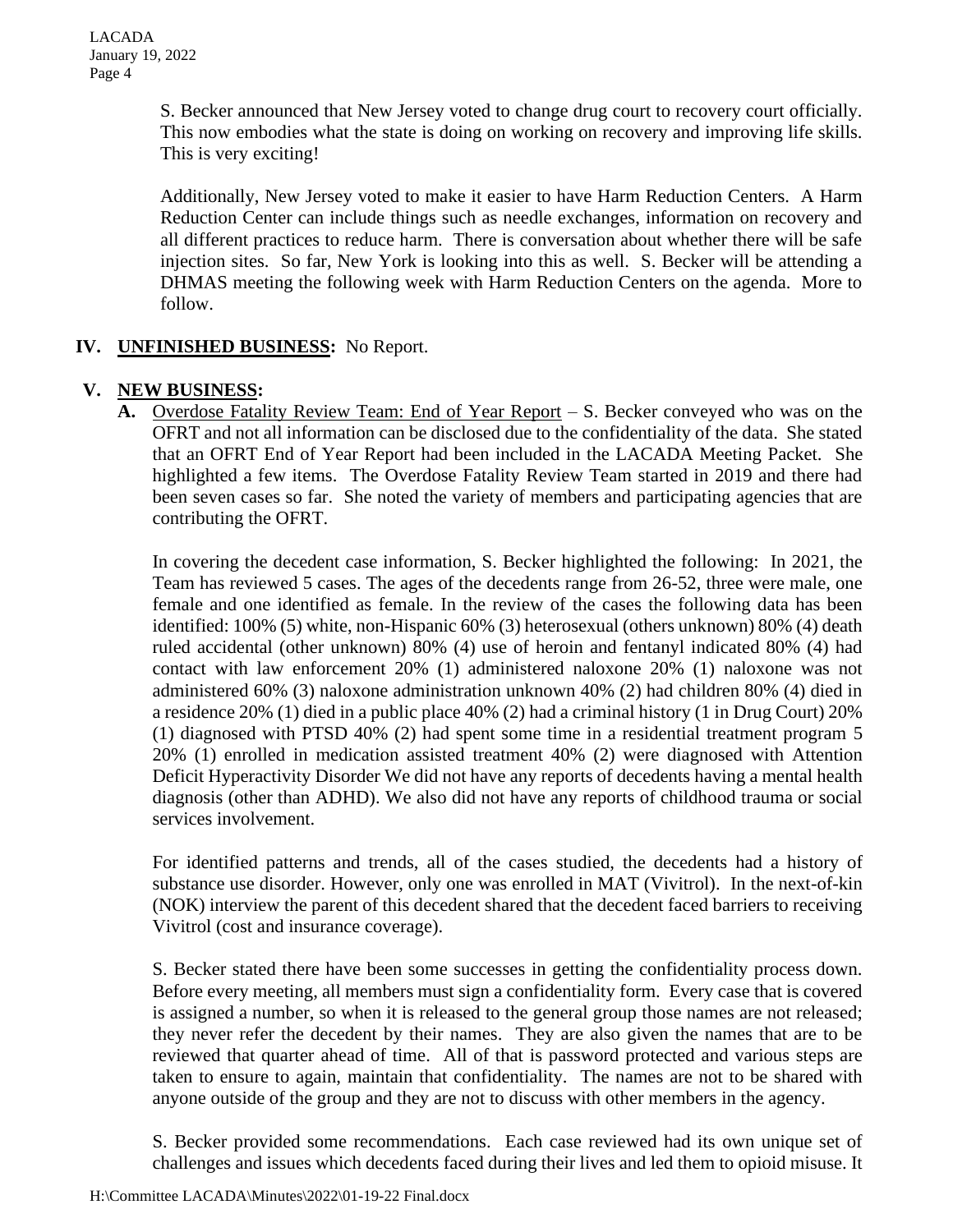was noted that many of the decedents had family support while they were in active addiction. During the next of kin interviews the families expressed anger and frustration about the treatment systems when trying to get their family member help. The team noted that often families have to act as case managers. In each one of the cases reviewed, the decedents could have benefited from a case manager to oversee their treatment or a Peer Recovery Support Specialist. They needed someone to guide and support them on their recovery journey.

S. Becker provided a general idea about how the process works. First, a list of names is gathered by the Health Department, the Prosecutor's Office and the medical examiners. The team does not cover cases that are open or still being investigated by the Prosecutor's Office, so they ensure the cases are closed and cleared and then the cases will be discussed. The list is provided to the Overdose Fatality Review Team members. Typically, they have about four or five names and again, it is forwarded in a locked document and the password is sent separately. The team is given about a month or two to research each individual and will do one case at a time. Everyone checks out their private databases whether there is access to Medicare or access to the treatment databases. The Prosecutor's Office takes care of the law enforcement end of it. At that point, the team will enter into a confidential database all of the contact any of the agencies had with the individual and anything that is known about them. Someone conducts a next of kin interview for the team. This person will contact any known family members or friends of this individual and see if they are willing to talk. They are given brief resources and any information they have can be added to this database. The cases are then discussed, and recommendations are made and discussed to hopefully improve circumstances.

S. Becker provided an example that came out of Ocean County. Children experience trauma when there is an overdose in the home or when their parents are arrested. She continued conveying schools are notified that "something" happened in a child's home, but no specifics are provided, therefore, if the child is having a rough day at school, personnel will provide the child with extra support. Counties are now adopting this practice throughout the state.

**B.** Reminder of CCP 2024-2027 Planning This Year: S. Becker stated the CCP planning year is this year. The committee has exactly one year to write the plan. She explained this is the County Comprehensive Plan that spends all of the Chapter 51 monies which is funding by the state for drug and alcohol for adults. Everything that is in the plan is how the monies are spent. The monies cannot be spent on anything else; only on what is documented in the plan.

Upon giving credit to R. Neiber, S. Becker stated she had some tentative ideas she has been thinking about, as well as heard a lot of stimulant use around the county. She stated that Frank Crisologo will be speaking about stimulant use. She believes that in the next CCP which will be from 2024 to 2027, the committee may want to look at getting some education going and talking to the Prosecutor's Office about what the committee can do to lend aid to the stimulant use. Additionally, an idea of adding funding to the Overdose Fatality Review Team in case the state funding goes away. There tends to be a debate in DHMAS right not about whether the Health Department is going to fund it or eventually they are going to put it under LACADA, which is why she is advising the committee of this possibility. Some of the funding may go there. Depending on what the budget looks like, some funding may go to the Innovation Grant; the Hope One Van. Another potential idea is to pare with the Prosecutor's Office and help with the Helping Hands program.

F. Crisologo introduced himself as a captain in the Hunterdon County Prosecutor's Office. He stated that in 2021, there were 78 overdoses and 19 deaths. These numbers are obtained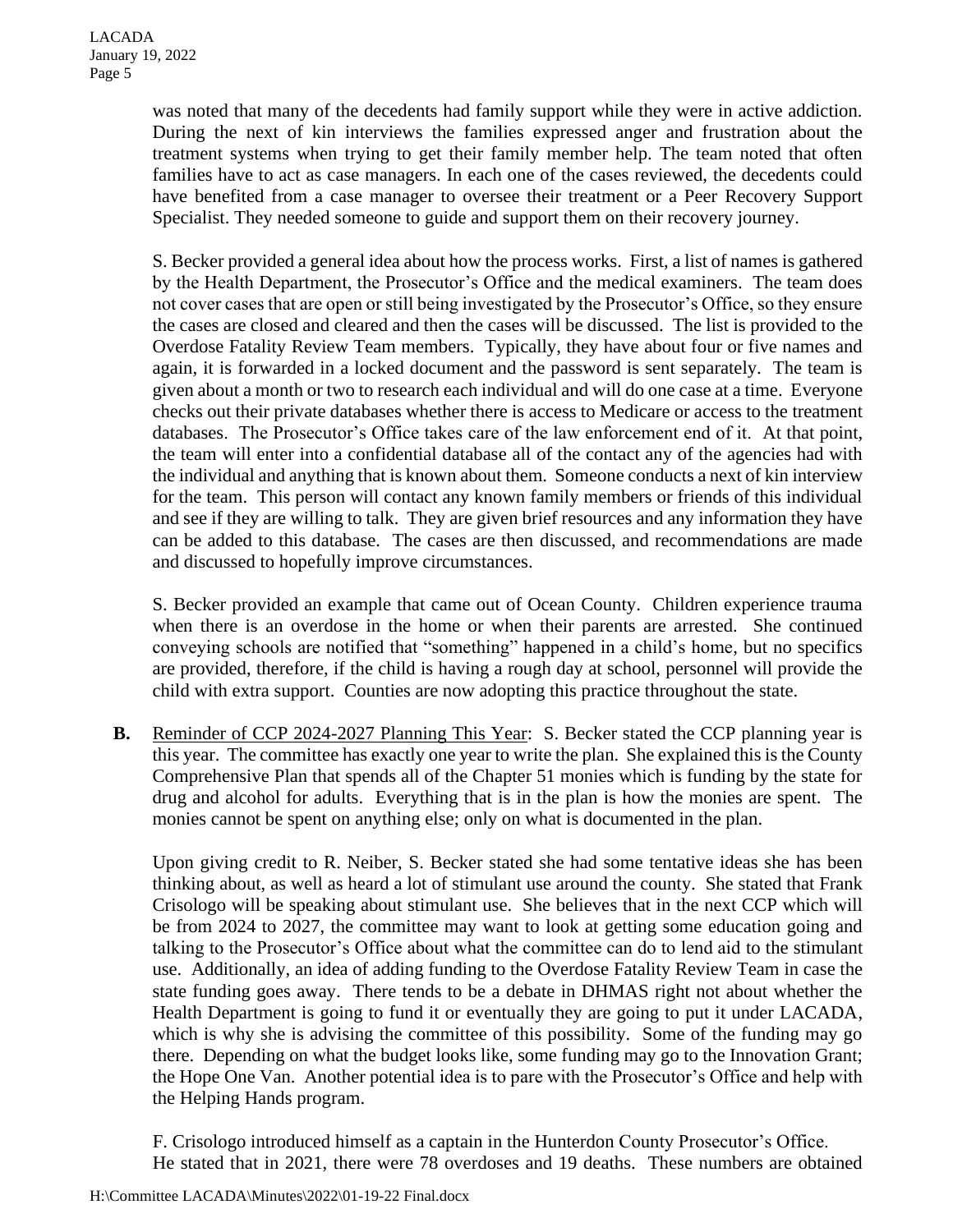strictly through law enforcement contacts. He does not believe the numbers come from the Hunterdon Medical Center. S. Becker stated she gets her numbers from NJ Cares. F. Crisologo commented the numbers are trending upward. He believes this is happening because of the percentage of fentanyl that is being found in a lot of the narcotics. The evidence coming out of the lab reflects that just about 100% of the overdoses state fentanyl is present.

R. Neiber conveyed that there is an uptick in methamphetamine. Overall, there is a rise in methamphetamine, cocaine, heroin and straight-up fentanyl. He echoed F. Crisologo's comment that fentanyl is found in almost 100% of overdoses. As far as the confiscated bags of heroin that are sent to the lab, approximately more than 85% of that heroin and fentanyl are in a mixed bag. There are reports of 100% of fentanyl are found in the bags. It is cheaper for the dealer to fill those bags with fentanyl than it is with heroin. R. Neiber conveyed there is also an uptick in the distribution of pills; oxycodin, oxycodone and Xanax are the main pills, as well as illicit business on the street. The Prosecutor's Office continues to investigate all fatal overdoses and if it is fit, they are prosecuted.

M. Sweeney spoke to the legality of it. About five or so years ago, some of the counties, Ocean and Monmouth Counties, took the lead statewide in looking at a lot of overdose scenes as crime scenes. The Hunterdon County Prosecutor's Office began looking as drug overdoses as crime scenes and continue to look at them as that. M. Sweeney stated there were several successful investigations over the last couple of years in charging, indicting, getting pleas and very good sentencing. There was a case that went to trial and received a conviction that ended up with a very significant state prison sentence. There are very challenging cases, and they look to those situations as a potential crime, a prosecutable offense. The very significant deterrence effect is what drives them in that. The Prosecutor's Office is letting people know that making money off selling narcotics that there will be significant cost of doing business. These are significant first-degree charges and significant jail time sentences. Statewide, these are challenging cases and look at every one of those as a chance to make the cases. They had come a long way. The trends are increasing and with that, some very successful investigations and prosecutions done for the better of everyone.

R. Neiber thanked M. Sweeney and reinforced there has been a huge transition in law enforcement over the course of the last 10 years or more where there has been a lot more outreach and that is big with Operation Helping Hands. The Prosecutor's Office is excited about the new Operation Helping Hands platform and moving forward with the van project, which hopefully will come to fruition late this year. The office is also excited about partnering with S. Becker and M. O'Reilly. He noted the auto industry is hurting them but am hopeful to see that out on the road by July give or take. This is something the county can be proud of. A large portion of the grant will be to purchase the van and get it loaded up with the necessities they will need. As per the grant, the van must be out on ten different occasions, which has to be completed by August. R. Neiber stated the van will be present at their staple locations as well as the 4H Fair and a lot of community parks, etc.

S. Becker inquired with the Prosecutor's Office personnel if there is a way to close the gap between what statistics of overdoses their office has versus what NJ Cares has. She understands some of them do not necessarily reach law enforcement if an individual dies at the hospital. Is there a way to bridge the numbers and report that information? F. Crisologo replied that is something that must be addressed. The office will partner with NJ Cares and figure out how they are gathering up their numbers to try and understand why they are different and try to coordinate. S. Becker will provide whatever data she has to F. Crisologo. D. Pagaduan